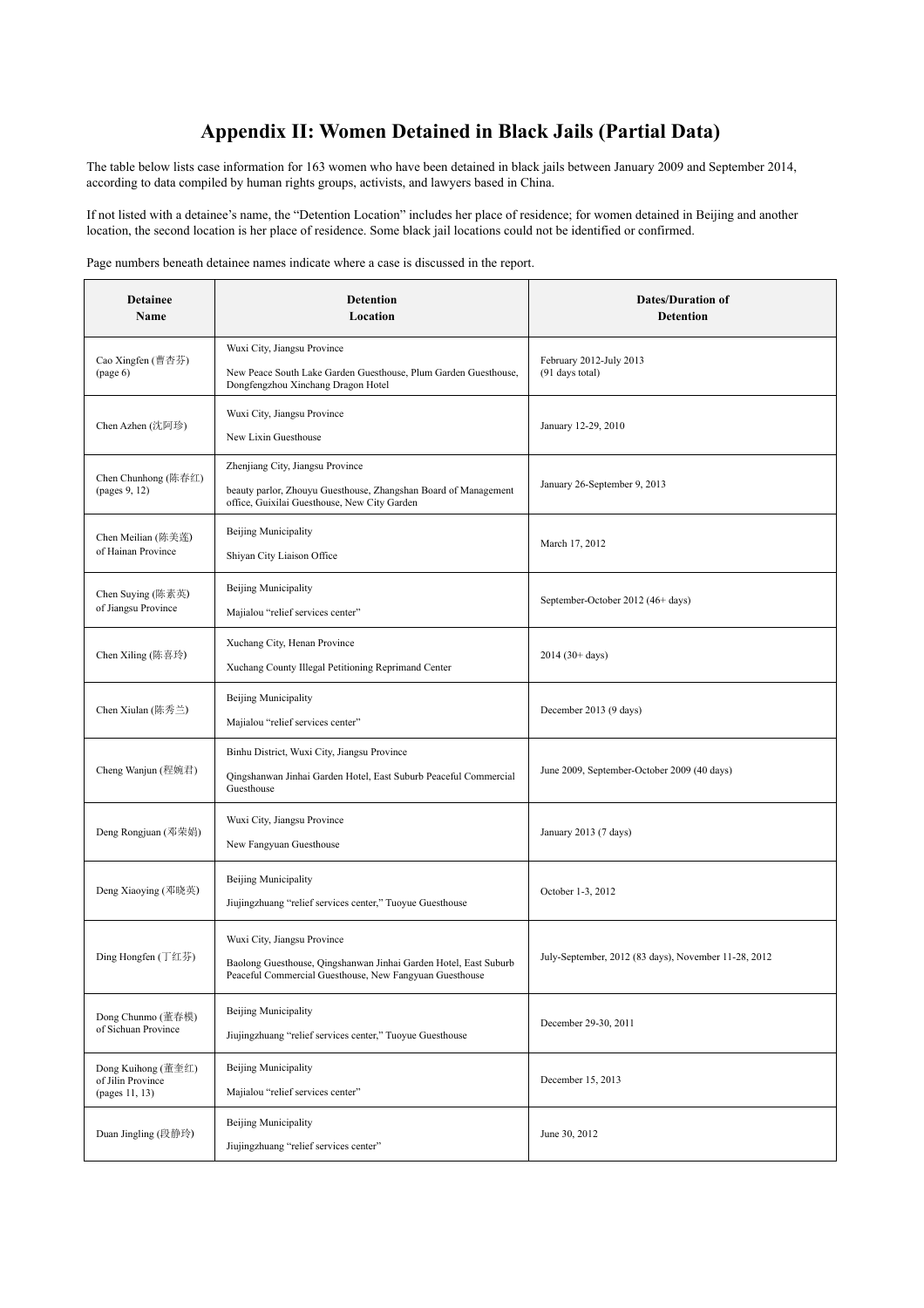| <b>Detainee</b><br>Name                              | <b>Detention</b><br>Location                                                                                                                                                                    | <b>Dates/Duration of</b><br>Detention |
|------------------------------------------------------|-------------------------------------------------------------------------------------------------------------------------------------------------------------------------------------------------|---------------------------------------|
| Fan Bangmin (范帮敏)                                    | Zaoyang City, Hubei Province                                                                                                                                                                    | November-December 2013 (21+ days)     |
| Feng Guifang (冯桂芳)                                   | Nanning City, Guangxi Zhuang Autonomous Region                                                                                                                                                  | September 24, 2012                    |
| Feng Jiawen (凤加文)<br>of Zhejiang Province            | <b>Beijing Municipality</b><br>Jiujingzhuang "relief services center"                                                                                                                           | June 28-July 4, 2012                  |
| Feng Lanmei (冯兰美)<br>(pages 12, 22)                  | Rugao City, Jiangsu Province                                                                                                                                                                    | March 18-April 15, 2013               |
| Feng Ya (凤雅)<br>of Zhejiang Province                 | <b>Beijing Municipality</b><br>Jiujingzhuang "relief services center"                                                                                                                           | June 28-July 4, 2012                  |
| Fu Wenxia (付文侠)<br>(page 9)                          | Langfang City, Hebei Province<br>Fengyuan Country Villa Village                                                                                                                                 | November 10-17, 2012                  |
| Gan Fenying (甘芬英)                                    | Nanning City, Guangxi Zhuang Autonomous Region                                                                                                                                                  | September 24, 2012                    |
| Gu Julian (顾菊莲)<br>(page 21)                         | Xinyu City, Jiangxi Province<br>Celebrity Island (on Fairy Maiden Lake)                                                                                                                         | March 3-16, 2012                      |
| Gu Yinying (顾银英)<br>(page 14)                        | Wuxi City, Jiangsu Province<br>Zhouxing Changlong Guesthouse                                                                                                                                    | November 4-26, 2013                   |
| Gu Yinying (顾银英)                                     | Wuxi City, Jiangsu Province<br>Huazhuang Construction Guesthouse, Southern Springs South Garden<br>Guesthouse, Meiyuan No. 2 Guesthouse                                                         | February-March 2013 (40+ days)        |
| Guan Yingbao (管英宝)                                   | <b>Beijing Municipality</b><br>Jiujingzhuang "relief services center"<br>Wuxi City, Jiangsu Province<br>Hongbo Garden Cafeteria, Nanyuan Guesthouse, Middle Bridge<br><b>Baolong Guesthouse</b> | December 2012                         |
| He Zhuqing (何竹青)<br>of Zhejiang Province             | <b>Beijing Municipality</b><br>Majialou "relief services center"                                                                                                                                | March 13, 2014                        |
| Hu Chunliang (胡春良)<br>of Hunan Province<br>(page 13) | <b>Beijing Municipality</b><br>Majialou "relief services center"                                                                                                                                | May 2014                              |
| Hu Huifen (胡惠芬)<br>of Zhejiang Province              | <b>Beijing Municipality</b><br>Jiujingzhuang "relief services center"                                                                                                                           | November 8, 2012                      |
| Hu Meizhen (胡美珍)<br>of Anhui Province                | <b>Beijing Municipality</b><br>Jiujingzhuang "relief services center"                                                                                                                           | March 5, 2012                         |
| Hu Qinfen (胡琴芬)                                      | Wuxi City, Jiangsu Province<br>Meiyuan No. 2 Hotel, East Suburb Peaceful Commercial Guesthouse                                                                                                  | September 2012 (8+ days)              |
| Hua Lianfen (华莲芬)                                    | Wuxi City, Jiangsu Province<br>Fangqian New Fangyuan Guesthouse                                                                                                                                 | February 2010 (6 days)                |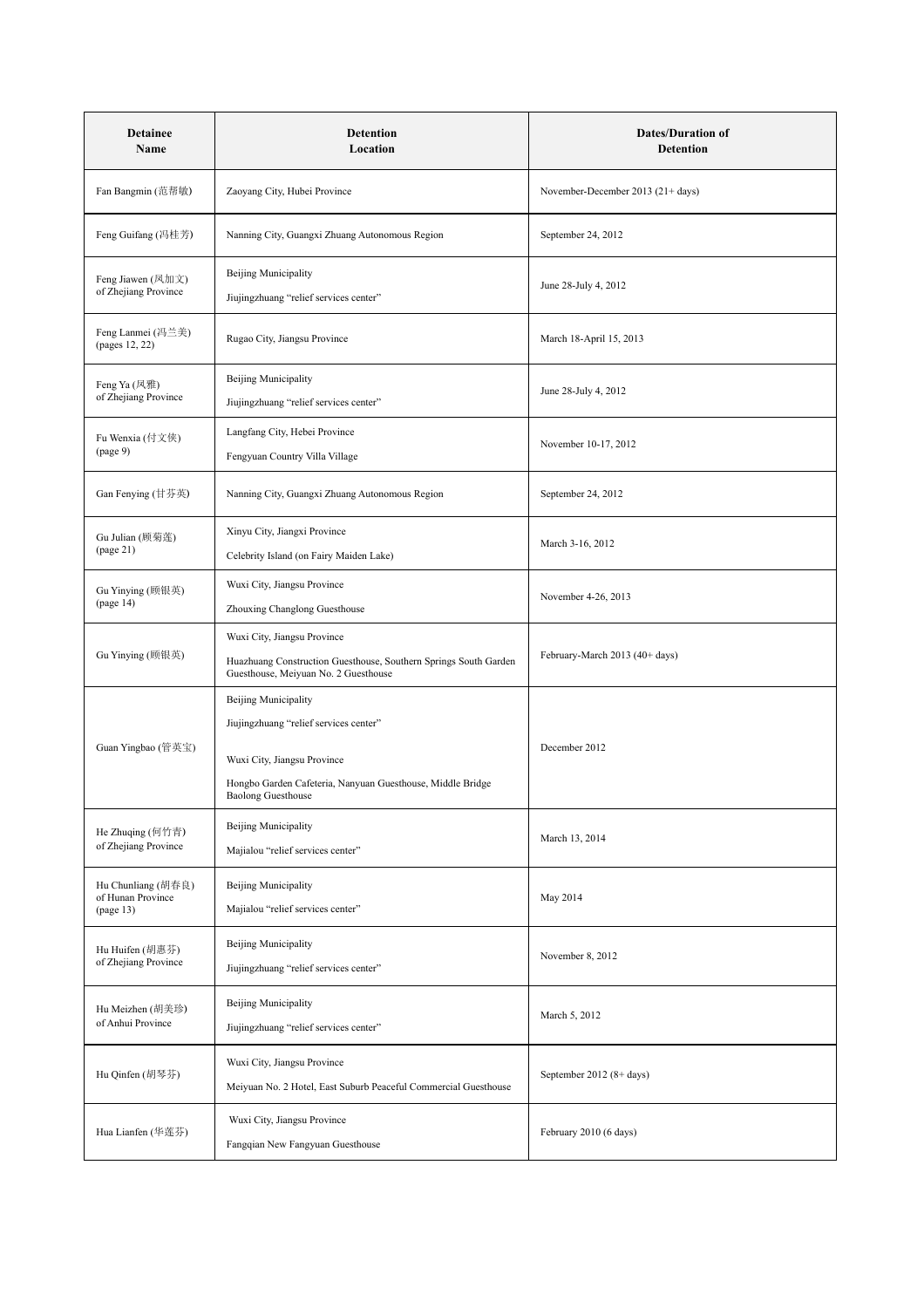| <b>Detainee</b><br>Name                  | <b>Detention</b><br>Location                                                                                                              | <b>Dates/Duration of</b><br><b>Detention</b> |
|------------------------------------------|-------------------------------------------------------------------------------------------------------------------------------------------|----------------------------------------------|
| Huang Lei (黄磊)                           | Shanghai Municipality                                                                                                                     | August 2013 (13+ days)                       |
| Huang Meizhen (黄美珍)<br>of Hunan Province | <b>Beijing Municipality</b><br>Jiujingzhuang "relief services center"                                                                     | June 30, 2013                                |
| Huang Miaoyun (黄苗云)<br>of Henan Province | <b>Beijing Municipality</b><br>Jiujingzhuang "relief services center"                                                                     | May 8, 2012                                  |
| Huang Minju (黄民菊)                        | Wuxi City, Jiangsu Province<br>Fangqian New Fangyuan Guesthouse, Qingshanwan Jinhai Gardens<br>Hotel, International Technology Park       | October 2010-2013 (100+ days)                |
| Hui Qinyuan (惠琴媛)                        | <b>Beijing Municipality</b><br>Jiujingzhuang "relief services center"<br>Wuxi City, Jiangsu Province<br>Guanhao Hotel, Baolong Guesthouse | June 28-August 20, 2012                      |
| Ji Laijuan (季来娟)<br>of Zhejiang Province | <b>Beijing Municipality</b><br>Majialou "relief services center"                                                                          | March 12, 2014                               |
| Jiang Hong (蒋红)<br>of Zhejiang Province  | <b>Beijing Municipality</b><br>Majialou "relief services center"<br>Zhoushan City, Zhejiang Province<br>government office building        | November 2013 $(11 + days)$                  |
| Jiang Nianfang (姜念芳)<br>(pages 10-12)    | Zibo City, Shandong Province                                                                                                              | January 2014                                 |
| Jiang Xuemei (江雪梅)                       | Chengdu City, Sichuan Province<br>bed and breakfast                                                                                       | November 2-17, 2012                          |
| Jiang Zichun (蒋子春)                       | Wuxi City, Jiangsu Province<br>Meiyuan No. 2 Hotel, East Fengyueliang Guesthouse, Xuelang Meijia<br>Guesthouse, Xuelang Haojia Guesthouse | June 2012, November 2012                     |
| Jin Fang (金芳)                            | Hangzhou City, Zhejiang Province<br>country villa                                                                                         | September 21, 2012                           |
| Jin Hanqin (金汉琴)                         | Shiyan City, Hubei Province<br>cottage                                                                                                    | March 1, 2014                                |
| Jin Hanyan (金汉艳)                         | Shiyan City, Hubei Province<br>cottage                                                                                                    | March 1, 2014                                |
| Jin Yuehua (金月花)                         | <b>Beijing Municipality</b><br>Jiujingzhuang "relief services center"                                                                     | October 24, 2012                             |
| Li Fenghua (李凤华)                         | Gaobeidian City, Hebei Province<br>Jiujiu Guesthouse                                                                                      | November-December 2013 (28+ days)            |
| Li Hongwei (李红卫)<br>(page 23)            | Jinan City, Shandong Province<br>Dongyi Guesthouse                                                                                        | February 26-March 14, 2010                   |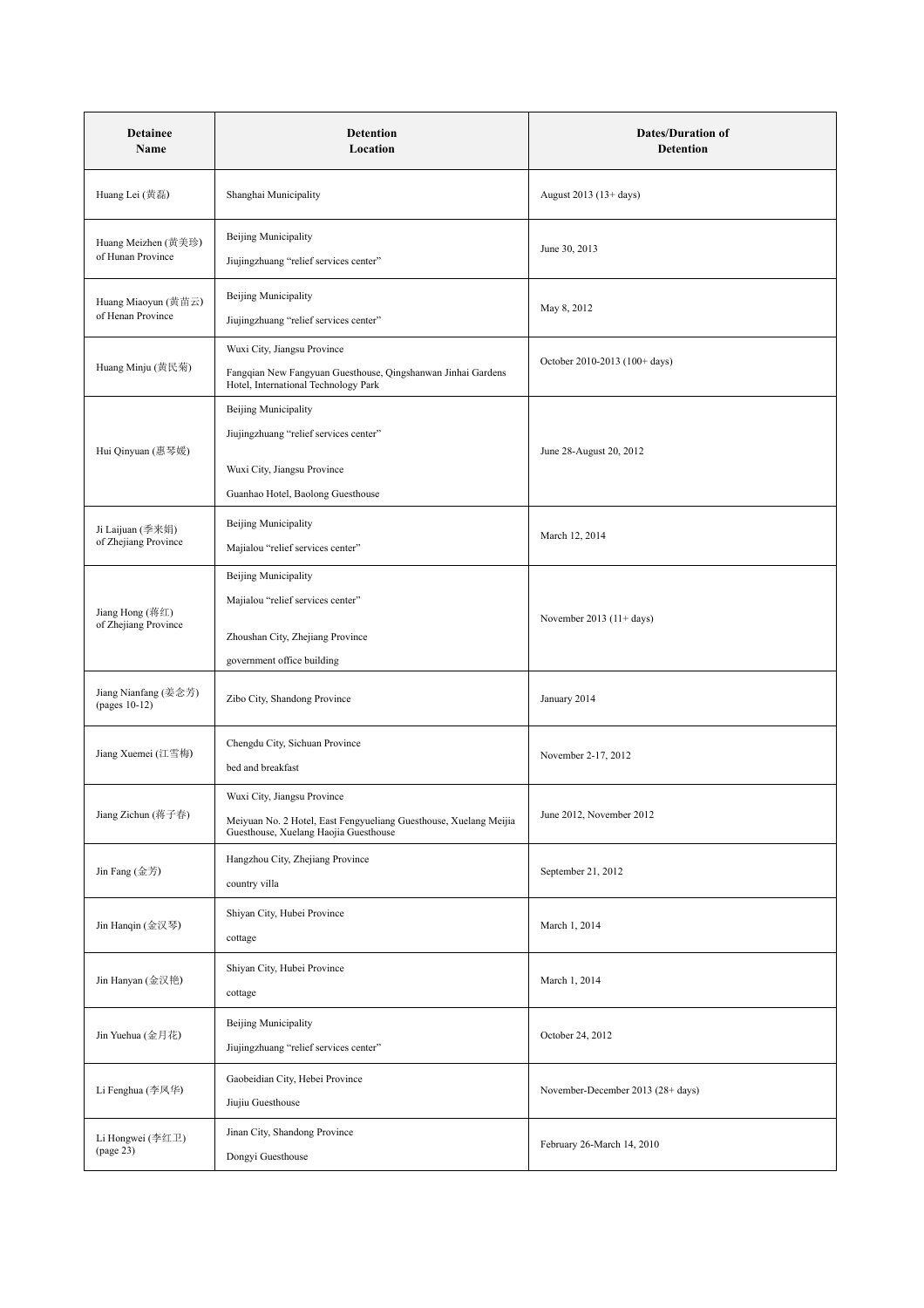| <b>Detainee</b><br>Name                                      | <b>Detention</b><br>Location                                                                                                                                                                                         | <b>Dates/Duration of</b><br>Detention              |
|--------------------------------------------------------------|----------------------------------------------------------------------------------------------------------------------------------------------------------------------------------------------------------------------|----------------------------------------------------|
| Li Huifang (李惠芳)<br>of Shanghai Municipality                 | <b>Beijing Municipality</b><br>Majialou "relief services center"                                                                                                                                                     | February 25, 2012                                  |
|                                                              | Wuxi City, Jiangsu Province                                                                                                                                                                                          |                                                    |
| Li Meifang (李梅芳)                                             | Anzhen National Defense Education & Training Base, Fangqian New<br>Fangyuan Guesthouse, Chinese Communist Party School (in Wushan<br>District)                                                                       | September 18-October 9, 2011, March 13-23, 2013    |
| Li Mingcui (李明翠)                                             | Ruzhou City, Henan Province                                                                                                                                                                                          | May 5-8, 2012                                      |
| Li Ruirui (李蕊蕊)<br>of Anhui Province<br>(pages 9, 22-23, 25) | <b>Beijing Municipality</b><br>Jiyuan Guesthouse                                                                                                                                                                     | August 2009                                        |
| Li Shulian (李淑莲)<br>(pages 10, 25)                           | Longkou City, Shandong Province<br>guesthouse                                                                                                                                                                        | August 1, 2009                                     |
| Li Zhiyan (李志艳)<br>(page 8)                                  | Baoding City, Hebei Province<br>Qingyuan County Fire Station, Langyashan Scenic Area, Fanzhuang<br>Nursing Home                                                                                                      | November 2008-Present                              |
| Lin Lanying (林兰英)                                            | Fuzhou City, Fujian Province                                                                                                                                                                                         | June 4, 2014                                       |
| Ling Xiaomei (凌小妹)<br>of Zhejiang Province                   | <b>Beijing Municipality</b><br>Jiujingzhuang "relief services center"                                                                                                                                                | October 31-November 1, 2012                        |
| Liu Cunqin (刘存钦)                                             | Chengdu City, Sichuan Province<br>courtyard                                                                                                                                                                          | March 8, 2012                                      |
| Liu Guiqin (刘贵琴)<br>of Hubei Province                        | <b>Beijing Municipality</b><br>Majialou "relief services center"                                                                                                                                                     | April 10, 2012                                     |
| Liu Hualin (刘华琳)                                             | <b>Beijing Municipality</b><br>Majialou "relief services center"                                                                                                                                                     | July 27, 2012                                      |
| Liu Yinzhi (刘银芝)<br>(page 13)                                | Wuhan City, Hubei Province<br>guesthouse                                                                                                                                                                             | September 9-28, 2012                               |
| Liu Yujie (刘玉洁)                                              | Shiyan City, Hubei Province<br>Maojian Guesthouse                                                                                                                                                                    | August-September 2013 (43+ days)                   |
| Lu Dongcai (陆冬菜)                                             | Beijing Municipality<br>Jiujingzhuang "relief services center"<br>Tiantai County, Zhejiang Province<br>Fengyalan Village                                                                                             | September-October 2013 (16+ days)                  |
| Lu Fengjuan (陆凤娟)                                            | Beijing Municipality<br>Jiujingzhuang "relief services center"<br>Wuxi City, Jiangsu Province<br>Huazhuang Construction Guesthouse, Xin'an South Lake Park<br>Guesthouse, East Suburb Peaceful Commercial Guesthouse | March 2012, June 22-September, 2012, February 2013 |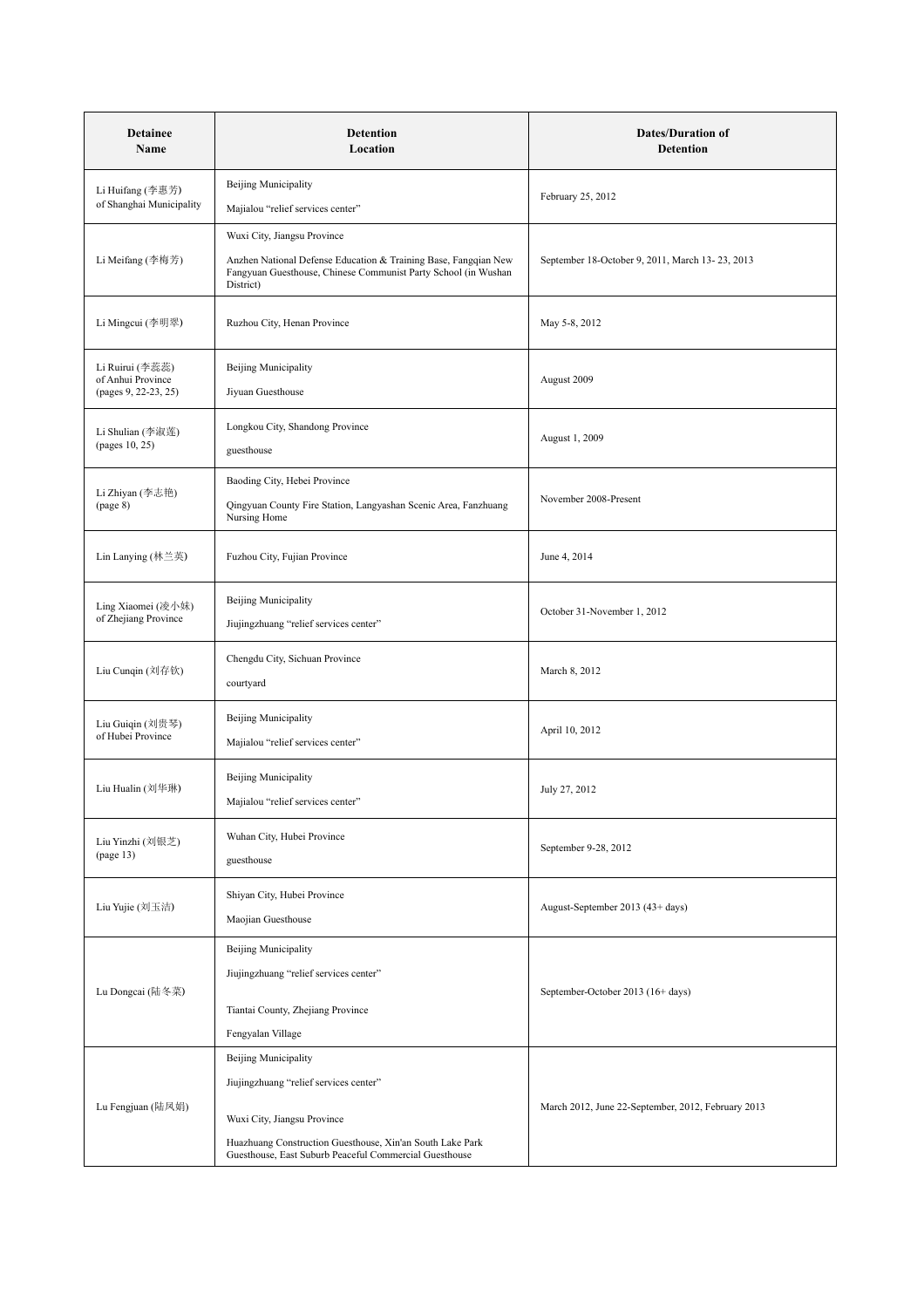| <b>Detainee</b><br>Name                                | <b>Detention</b><br>Location                                                         | <b>Dates/Duration of</b><br><b>Detention</b> |
|--------------------------------------------------------|--------------------------------------------------------------------------------------|----------------------------------------------|
| Luo Guiying (罗桂英)                                      | <b>Beijing Municipality</b><br>Jiujingzhuang "relief services center"                | March $2014(4 + days)$                       |
| Luo Xianyin (罗先英)                                      | Sanming City, Fujian Province<br>Zhongcun Township Government building               | October 2012-2013 $(5 + months)$             |
| Mao Hengfeng (毛恒风)                                     | Beijing Municipality<br>Shanghai Municipality Liaison Office                         | April 4-6, 2012                              |
| Ni Ronghao (黎容好)                                       | Dongguan City, Guangdong Province                                                    | December 9, 2013                             |
| Niu Chunying (牛春英)                                     | Xuchang City, Henan Province<br>Xuchang County Illegal Petitioning Reprimand Center  | 2013-2014 (75 days)                          |
| Pan Jianfang (潘建芳)                                     | Changzhou City, Jiangsu Province<br>guesthouse                                       | October 28, 2012                             |
| Pan Zhihua (潘志花)                                       | Fengcheng City, Liaoning Province<br>hotel                                           | October 24, 2012                             |
| Peng Lanlan (彭兰岚)                                      | Fenghuang County, Hunan Province<br>guesthouse                                       | March 3-17, 2014                             |
| Qiu Donglian (邱冬连)                                     | <b>Beijing Municipality</b><br>Majialou "relief services center"                     | December 2013 (9 days)                       |
| Qiu Meie (裘美娥)<br>of Zhejiang Province                 | <b>Beijing Municipality</b><br>Jiujingzhuang "relief services center"                | November 19, 2013                            |
| Shan Yajuan (单亚娟)<br>of Heilongjiang Province          | Beijing Municipality<br>Jiujingzhuang "relief services center," residential building | March 9-10, 2012                             |
| Shao Guiping (邵贵萍)                                     | Xinyu City, Jiangxi Province<br>hostel                                               | February 28, 2012                            |
| Shen Jianqun (沈建群)                                     | Wuxi City, Jiangsu Province<br>Wuxi branch of State Council building                 | March 2009, January 2010                     |
| Shen Lihua (沈利华)<br>of Zhejiang Province               | <b>Beijing Municipality</b><br>Jiujingzhuang "relief services center"                | December 10, 2012                            |
| Shen Yuefen (沈月份)<br>of Zhejiang Province              | <b>Beijing Municipality</b><br>Jiujingzhuang "relief services center"                | October 31, 2012                             |
| Shen Zhihua (沈志华)<br>of Zhejiang Province<br>(page 11) | Beijing Municipality<br>Majialou "relief services center"                            | November 11, 2013                            |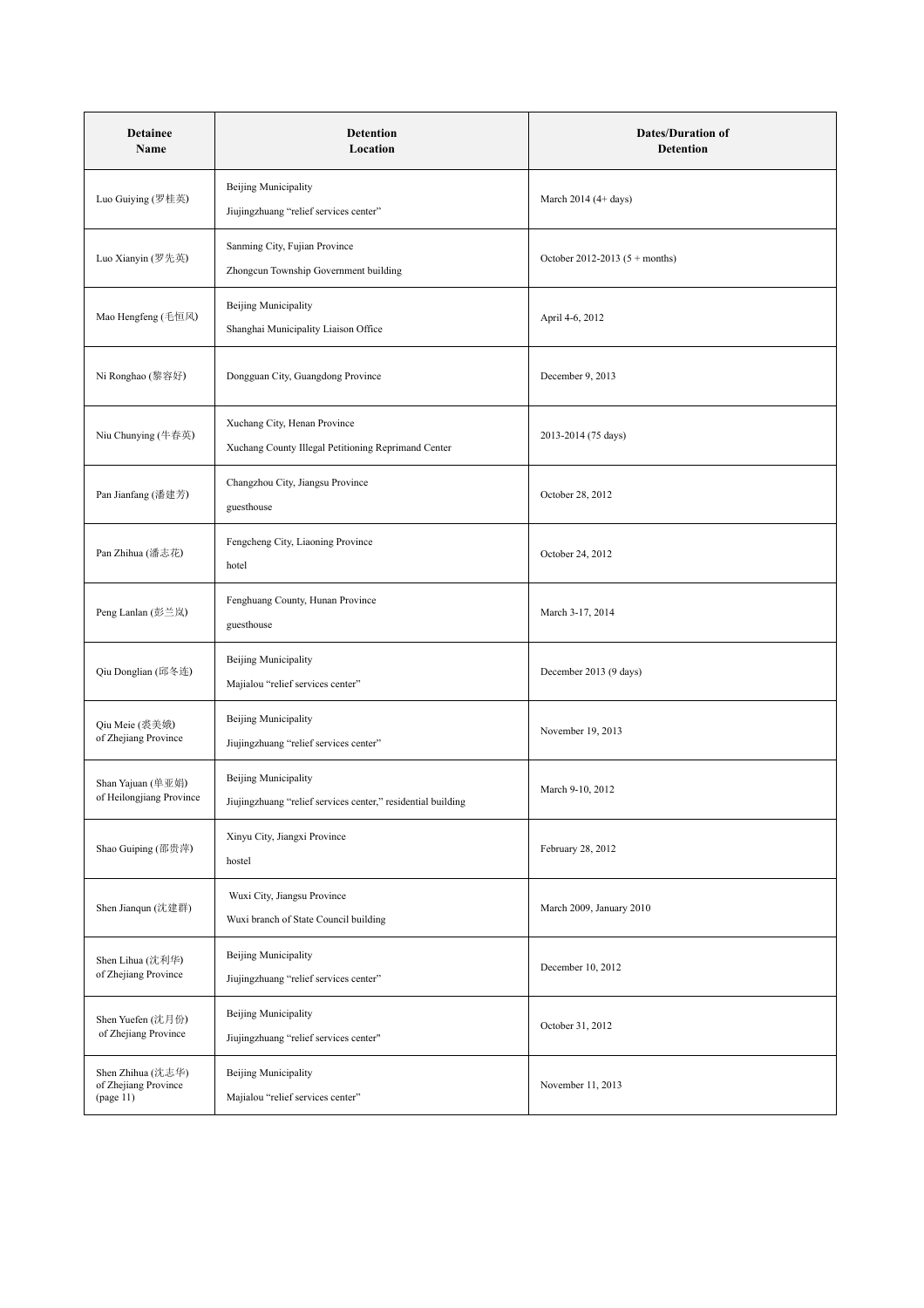| <b>Detainee</b><br>Name                                   | <b>Detention</b><br>Location                                                                                                                                                                                                                                                          | <b>Dates/Duration of</b><br><b>Detention</b> |
|-----------------------------------------------------------|---------------------------------------------------------------------------------------------------------------------------------------------------------------------------------------------------------------------------------------------------------------------------------------|----------------------------------------------|
| Shen Zhihua (沈志华)<br>of Jiangsu Province                  | Wuxi City, Jiangsu Province<br>New Anzhen South Lake Hotel, Qian Bridge Longsheng Country Villa<br>Qingdao City, Shandong Province<br>Wangzhuang Changjiang Hotel, Mashantao Park Country Villa, Lipin<br>Hotel, abandoned housing in Wangzhuang Town, Wangzhuang<br>Xinlianxin Hotel | June 2011, November 8-11, 2011               |
| Sheng Qiaozhen (盛巧真)<br>(page 10)                         | Jining City, Shandong Province<br>guesthouse                                                                                                                                                                                                                                          | February-March 2014                          |
| Shi Xinhong (石新红)<br>of Anhui Province                    | Beijing Municipality<br>Jiujingzhuang "relief services center"<br>Bengbu City, Anhui Province<br>guesthouse                                                                                                                                                                           | March $2013(4 + days)$                       |
| Song Cuirong (宋翠荣)                                        | Jalaad Banner, Inner Mongolia<br>guesthouse                                                                                                                                                                                                                                           | March $2014$ (5+ days)                       |
| Song Qiaozhi (宋巧枝)<br>of Henan Province<br>(page 9)       | <b>Beijing Municipality</b><br>Majialou "relief services center"                                                                                                                                                                                                                      | February, 2013                               |
| Tan Fengrong (谭风荣)<br>(page 15)                           | Tianjin Municipality<br>Hedong District Government Communist Party School                                                                                                                                                                                                             | November 2013 & March 2014                   |
| Tan Lanying (谈兰英)<br>of Shanghai Municipality             | <b>Beijing Municipality</b><br>Jiujingzhuang "relief services center"                                                                                                                                                                                                                 | June 28, 2012                                |
| Tan Yin'e (谭银娥)                                           | <b>Beijing Municipality</b><br>Majialou & Jiujingzhuang "relief services centers"                                                                                                                                                                                                     | August 2013 (4+ days)                        |
| Tao Fenya (陶芬雅)<br>of Zhejiang Province                   | <b>Beijing Municipality</b><br>Jiujingzhuang "relief services center"                                                                                                                                                                                                                 | November 8, 2012                             |
| Tao Guofen (陶国芬)<br>(page 13)                             | Wuxi City, Jiangsu Province<br>Xiajingang Guesthouse                                                                                                                                                                                                                                  | November-December 2013                       |
| Wan Shaohua (万少华)                                         | Wuhan City, Hubei Province<br>legal education class                                                                                                                                                                                                                                   | August 21, 2013                              |
| Wan Shuming (万淑明)<br>of Tianjin Municipality<br>(page 15) | <b>Beijing Municipality</b><br>Jiujingzhuang "relief services center"                                                                                                                                                                                                                 | March 19, 2012                               |
| Wang Chunmei (王春梅)<br>of Liaoning Province                | <b>Beijing Municipality</b><br>Majialou "relief services center"                                                                                                                                                                                                                      | February 10, 2012                            |
| Wang Delan (王德兰)<br>(pages 10, 25)                        | Yicheng City, Hubei Province<br>Yancheng Neighborhood Committee office                                                                                                                                                                                                                | August 1-7, 2013                             |
| Wang Gongying (王功英)<br>(page 2)                           | Linyi City, Shandong Province<br>guesthouse                                                                                                                                                                                                                                           | November-December 2012                       |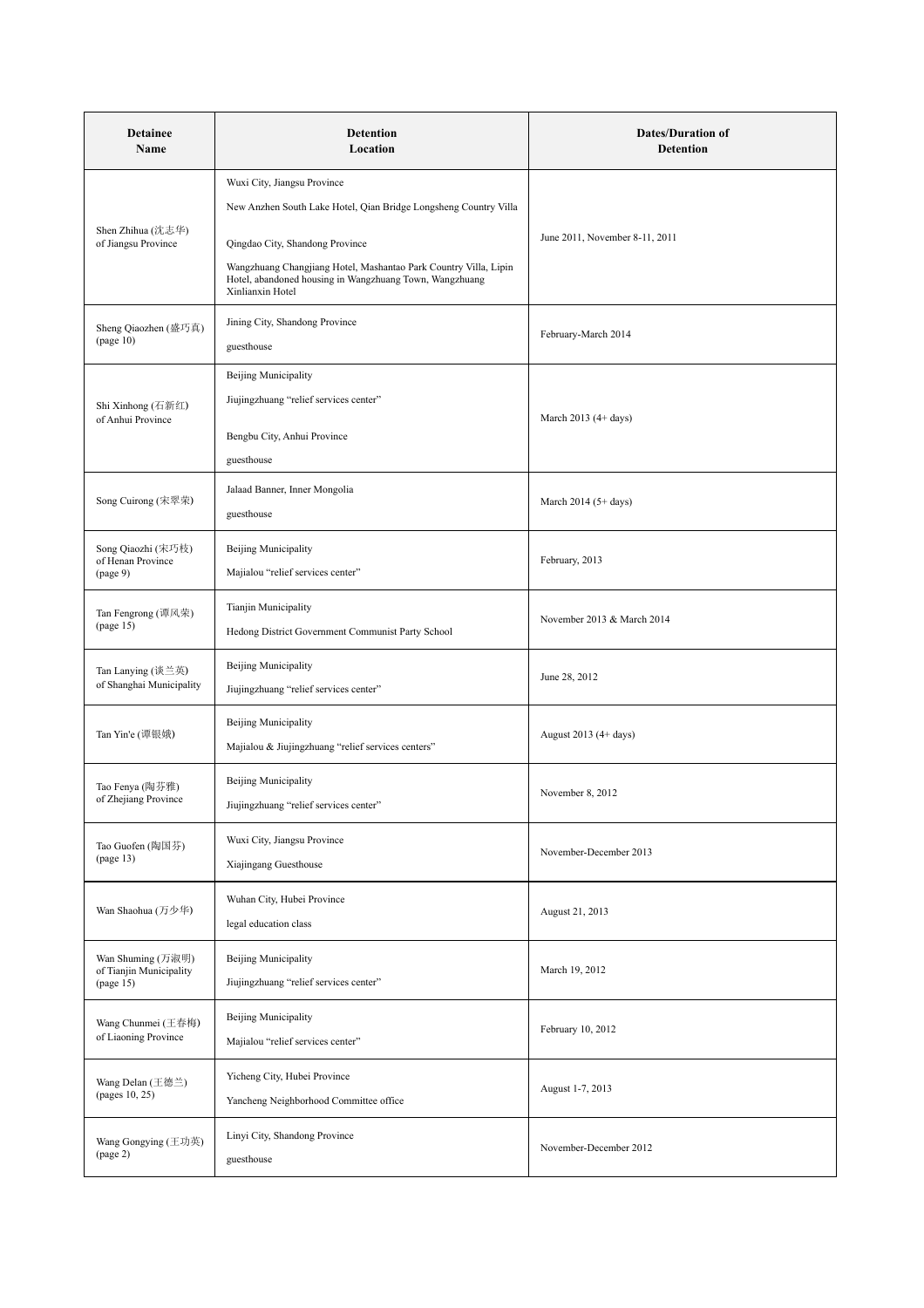| <b>Detainee</b><br>Name                              | <b>Detention</b><br>Location                                                                                                                              | <b>Dates/Duration of</b><br>Detention                                   |
|------------------------------------------------------|-----------------------------------------------------------------------------------------------------------------------------------------------------------|-------------------------------------------------------------------------|
| Wang Jianfen (王建芬)                                   | Wuxi City, Jiangsu Province<br>Fangqian New Fangyuan Guesthouse, East Tinghanyou Hotel                                                                    | January-Feburary 2010 (14 days), December 10-28, 2010                   |
| Wang Jindi (王金娣)                                     | Wuxi City, Jiangsu Province                                                                                                                               | August 27-September 10, 2013                                            |
| Wang Jufang (王菊芳)                                    | Wuxi City, Jiangsu Province<br>Southern Springs South Garden Guesthouse                                                                                   | July 2011 (10 days)                                                     |
| Wang Junfang (汪俊芳)<br>of Hubei Province<br>(page 11) | <b>Beijing Municipality</b><br>Jiujingzhuang "relief services center"                                                                                     | October 1, 2012                                                         |
| Wang Rulan (王汝兰)<br>(page 21)                        | Harbin City, Heilongjiang Province<br>residence on farm                                                                                                   | March 2-16, 2014                                                        |
| Wang Xiaoping (王晓平)                                  | Wuxi City, Jiangsu Province<br>Three Kingdoms City Guanhao Hotel, Middle Bridge Baolong Hotel                                                             | June-August 2012 (53 days)                                              |
| Wang Xifeng (王喜凤)                                    | Wuhan City, Hubei Province                                                                                                                                | June 2012 $(13 + days)$                                                 |
| Wang Yinghua (王英华)                                   | Wuxi City, Jiangsu Province<br>Lixin Guesthouse, Qianqiao Huiquan Hostel, Yangshan Huadong Hostel,<br>Yangshan Xunda Guesthouse, Qianqiao Blue Dawn Hotel | February 14-19, 2011, March 3-20, 2012, September 26-October 3,<br>2012 |
| Wang Yuehua (王月花)                                    | Shanghai Municipality<br>Jianhe Hotel                                                                                                                     | August 6, 2012                                                          |
| Wang Yujie (王玉洁)<br>(page 10)                        | Wuhan City, Hubei Province<br>Hubei Provincial Legal Education Institute                                                                                  | March-May 2011                                                          |
| Wang Yuling (王玉玲)<br>of Jilin Province               | <b>Beijing Municipality</b><br>Jiujingzhuang "relief services center"                                                                                     | December 1, 2012                                                        |
| Wei Lanyu (魏兰玉)                                      | Linyi City, Shandong Province<br>guesthouse                                                                                                               | December 9-11, 2012                                                     |
| Wen Dingyuan (文定元)                                   | Langfang City, Hebei Province<br>guesthouse                                                                                                               | March 6-19, 2013                                                        |
| Wu Guoxin (吴国新)                                      | <b>Beijing Municipality</b><br>Jiujingzhuang "relief services center"<br>Wuxi City, Jiangsu Province<br>Lixin Guesthouse                                  | December 26, 2012-February 28, 2013                                     |
| Wu Hedi (吴荷娣)                                        | Wuxi City, Jiangsu Province<br>Blue Sky Guesthouse, Hengshan Guesthouse                                                                                   | January-February 2010                                                   |
| Wu Xiaoyan (吴晓燕)                                     | Changshu City, Jiangsu Province<br>legal education class                                                                                                  | March 8, 2014                                                           |
| Wu Yanli (吴艳丽)                                       | Wuhan City, Hubei Province                                                                                                                                | November 12, 2012                                                       |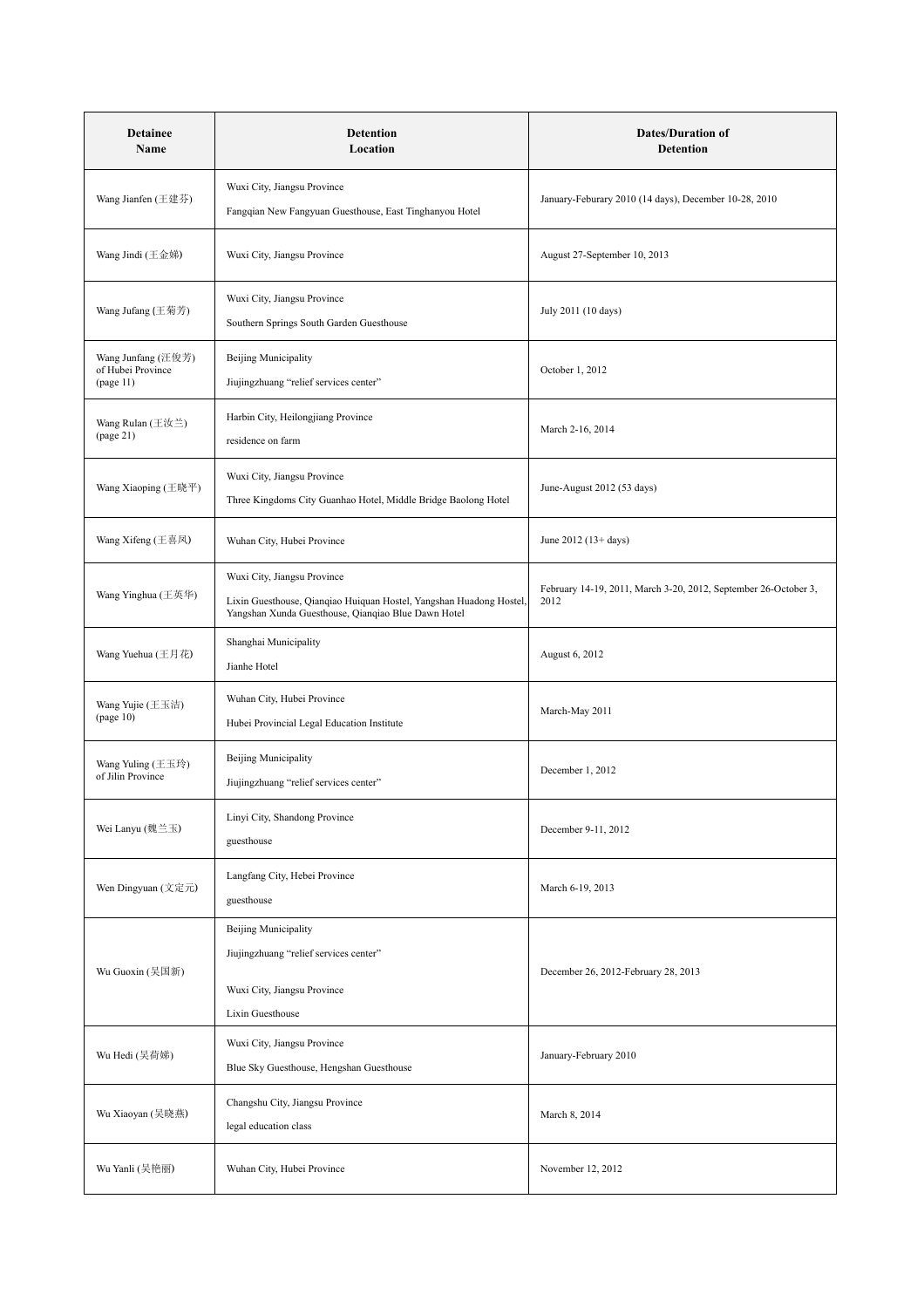| <b>Detainee</b><br>Name                     | <b>Detention</b><br>Location                                                                                                                                                     | <b>Dates/Duration of</b><br>Detention |
|---------------------------------------------|----------------------------------------------------------------------------------------------------------------------------------------------------------------------------------|---------------------------------------|
| Wu Yuanxiu (吴远秀)                            | Danjiangkou City, Hubei Province<br>guesthouse                                                                                                                                   | September-October 2012 (35+ days)     |
| Wu Zhongqin (吴忠琴)<br>(pages 15-16)          | <b>Beijing Municipality</b><br>Jiujingzhuang "relief services center"                                                                                                            | November 9, 2012, November 7, 2013    |
| Xi Zhiying (席志英)                            | <b>Beijing Municipality</b><br>Majialou "relief services center"<br>Wuxi City, Jiangsu Province<br>Chongan Guangyi Materials Factory, Longshan Guesthouse, Baolong<br>Guesthouse | March-April 2013 (47 days)            |
| Xie Shuzhen (谢书珍)<br>of Hubei Province      | <b>Beijing Municipality</b><br>Jiujingzhuang "relief services center"<br>Qianjiang City, Hubei Province                                                                          | March 1, 2012                         |
| Xie Yuhua (谢玉花)<br>(page 8)                 | Baoding City, Hebei Province                                                                                                                                                     | January 2, 2013-January 9, 2014       |
| Xu Baozhu (许宝珠)<br>of Jiangsu Province      | Beijing Municipality                                                                                                                                                             | February-March 2014 (4+ days)         |
| Xu Dejuan (许德娟)                             | Nanning City, Guangxi Zhuang Autonomous Region                                                                                                                                   | September 24, 2012                    |
| Xu Heping (徐和平)                             | Hangzhou City, Zhejiang Province<br>Holiday Inn                                                                                                                                  | November 6, 2012                      |
| Xu Jiangjiao (徐江姣)                          | Tiantai County, Zhejiang Province<br>Tiantai Guesthouse                                                                                                                          | November-December 2012 (30+ days)     |
| Xu Jinyuan (徐锦媛)                            | Wuxi City, Jiangsu Province<br>Middle Branch Food Research Center                                                                                                                | March 8-12, 2012                      |
| Xu Liyan (徐丽艳)                              | Nantong City, Jiangsu Province                                                                                                                                                   | September 17-November 25, 2012        |
| Xu Qiuqin (徐秋琴)<br>of Shanghai Municipality | <b>Beijing Municipality</b><br>Jiujingzhuang "relief services center"                                                                                                            | February 25, 2012                     |
| Xu Xiaoli (许小丽)                             | <b>Beijing Municipality</b>                                                                                                                                                      | February-March 2014 (4+ days)         |
| Xu Xiaoqin (许小琴)                            | <b>Beijing Municipality</b>                                                                                                                                                      | February-March 2014 (4+ days)         |
| Yan Yaxin (严雅言)                             | Wuxi City, Jiangsu Province<br>Rujia Guesthouse, Nanchang Jianhonglü Hotel, Fubang Guesthouse                                                                                    | June-August 2012 (60 days)            |
| Yang Baoqin (杨宝琴)                           | Xuchang City, Henan Province<br>Xuchang County Illegal Petitioning Reprimand and Education Center                                                                                | 2013-2014 (72 days)                   |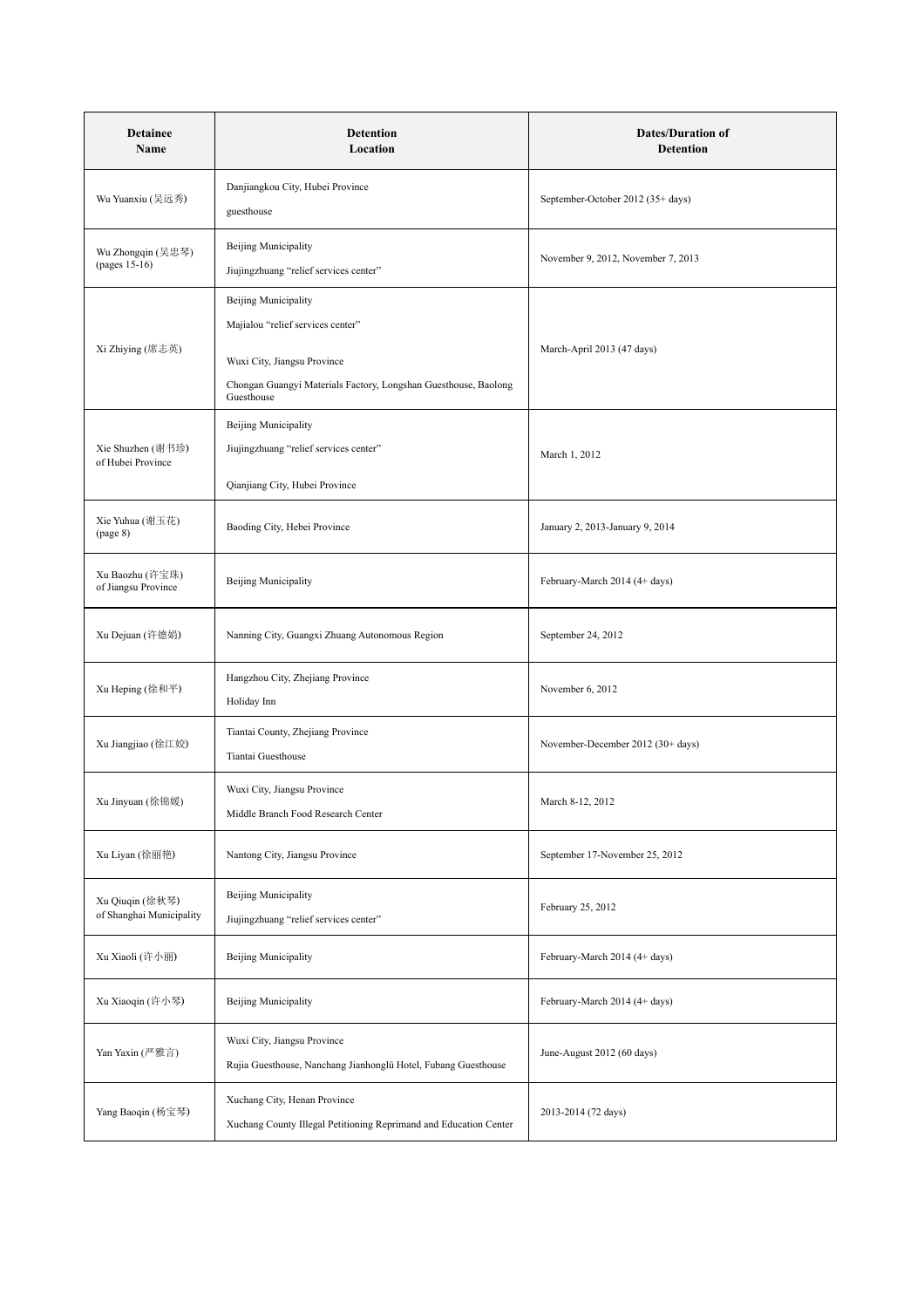| <b>Detainee</b><br>Name                        | Detention<br>Location                                                                                                                                                              | <b>Dates/Duration of</b><br><b>Detention</b>               |
|------------------------------------------------|------------------------------------------------------------------------------------------------------------------------------------------------------------------------------------|------------------------------------------------------------|
| Yang Caiyun (杨彩云)                              | Xuchang City, Henan Province<br>Xuchang County Illegal Petitioning Reprimand and Education Center                                                                                  | $2014(20+days)$                                            |
| Yang Jianyan (杨剑艳)                             | Wuxi City, Jiangsu Province<br>Anzhen East Suburb Commercial Guesthouse                                                                                                            | June 1, 2013                                               |
| Yang Jijing (杨积静)<br>of Sichuan Province       | <b>Beijing Municipality</b><br>Jiujingzhuang "relief services center"                                                                                                              | December 2, 2012                                           |
| Yang Qianzhan (杨乾珍)                            | <b>Beijing Municipality</b><br>Jiujingzhuang "relief services center"<br>Wuxi City, Jiangsu Province<br>Schistosomiasis Prevention Center, Wenyuan Guesthouse, Ximei<br>Guesthouse | December 2012-January 2013 (65 days)                       |
| Yang Xiaoxing (杨晓星)<br>of Sichuan Province     | <b>Beijing Municipality</b><br>Jiujingzhuang "relief services center"                                                                                                              | June 27-30, 2012                                           |
| Yang Zelian (杨泽莲)<br>of Hubei Province         | Beijing Municipality<br>Jiujingzhuang "relief services center"                                                                                                                     | March 13, 2012                                             |
| Yao Saiqun (姚赛群)                               | Changsha City, Hunan Province                                                                                                                                                      | April 17, 2012                                             |
| Yin Dengzhen (尹登珍)<br>of Hubei Province        | <b>Beijing Municipality</b><br>Jiujingzhuang "relief services center"<br>Yunxi County, Hubei Province                                                                              | November 2012 (4+ days)                                    |
| You Guifeng (尤桂凤)                              | Wuxi City, Jiangsu Province<br>Xishan Tiyu Guesthouse, Guangyi Beikang Wrapping Materials Factory,<br>Nanyuan Guesthouse                                                           | February 2009, February 2010, October 8-19, 2010 (99 days) |
| Yu Chunxiang (虞春香)<br>of Shanghai Municipality | Beijing Municipality<br>Jiujingzhuang "relief services center"                                                                                                                     | March 11, 2012                                             |
| Zhan Sangui (詹三桂)                              | Wuhan City, Hubei Province                                                                                                                                                         | September 11, 2012                                         |
| Zhang Dinghua (张定花)<br>(page 12)               | Lianyungang City, Jiangsu Province                                                                                                                                                 | March 2012-January 2013 (3 times, 1 month total)           |
| Zhang Fengmei (张凤梅)                            | <b>Beijing Municipality</b><br>Majialou "relief services center"<br>Nantong City, Jiangsu Province<br>Nantong City Illegal Petitioning Reprimand and Education Center              | February 2014                                              |
| Zhang Guizhi (张桂枝)<br>(page 14)                | Zhengzhou City, Henan Province                                                                                                                                                     | November 12-23, 2012                                       |
| Zhang Julan (张菊兰)                              | Xinyu City, Jiangxi Province<br>bed and breakfast                                                                                                                                  | October-November 2012 (27+ days)                           |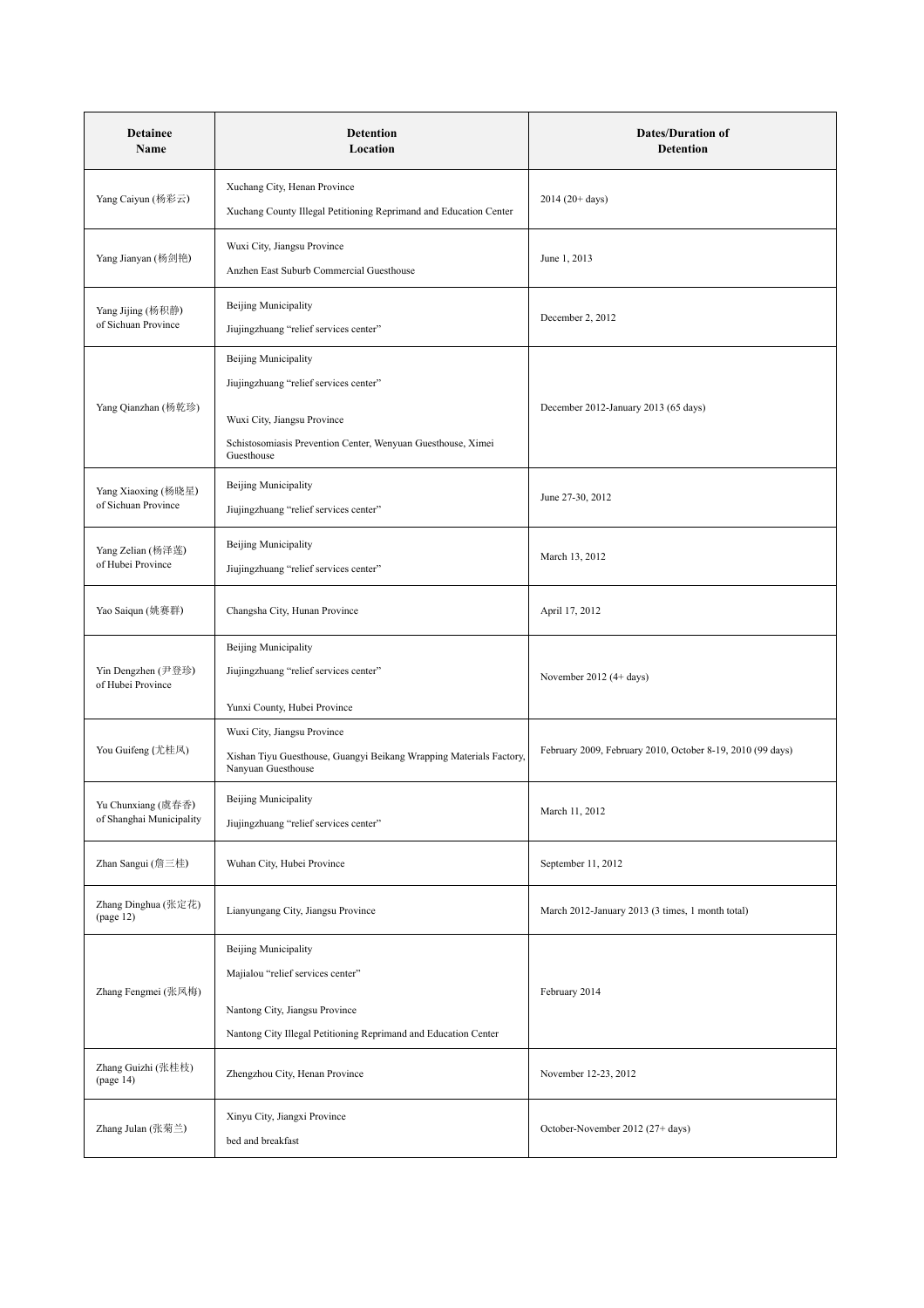| <b>Detainee</b><br>Name                             | <b>Detention</b><br>Location                                                                                    | <b>Dates/Duration of</b><br>Detention |
|-----------------------------------------------------|-----------------------------------------------------------------------------------------------------------------|---------------------------------------|
| Zhang Lijun (张丽君)                                   | Xuchang City, Henan Province<br>Xuchang County Illegal Petitioning Reprimand Center                             | January 1, 2014                       |
| Zhang Shanjiao (张善姣)                                | Shiyan City, Hubei Province<br>Shangjin Town Retirement Home                                                    | July 25, 2012                         |
| Zhang Shizhen (张仕珍)                                 | Hefei City, Anhui Province                                                                                      | February 9, 2012                      |
| Zhang Suzhen (张素珍)                                  | Luoyang City, Henan Province<br>irregular petitioning reprimand center                                          | October-November 2012                 |
| Zhang Xianjuan (张贤娟)<br>of Zhejiang Province        | Beijing Municipality<br>Jiujingzhuang "relief services center"                                                  | October 31, 2012                      |
| Zhang Yaohua (张耀花)                                  | Pingdingshan City, Henan Province<br>guesthouse                                                                 | November 13, 2012                     |
| Zhang Yueling (张月玲)<br>(page 10)                    | Xuchang City, Henan Province<br>Xuchang County Illegal Petitioning Reprimand and Education Center               | January 9-29, 2014                    |
| Zhang Zijuan (张紫娟)<br>(page 8)                      | Baoding City, Hebei Province<br>Qingyuan County Fire Station, Langyashan Scenic Area, Fanzhuang<br>Nursing Home | November 2008-Present                 |
| Zhao Chunqin (赵春琴)<br>(page 14)                     | Zhenjiang City, Jiangsu Province<br>Daiweifu Farm                                                               | March 3-11, 2014                      |
| Zhao Guoli (赵国莉)                                    | Shenzhen City, Guangdong Province<br>guesthouse                                                                 | September 2009                        |
| Zhao Xuemei (赵学梅)<br>of Jiangsu Province            | <b>Beijing Municipality</b>                                                                                     | February-March 2014                   |
| Zheng Chunying (郑春英)<br>of Fujian Province          | Beijing Municipality<br>Huaqile Hotel                                                                           | March 1, 2013                         |
| Zhou Dazhen (周大珍)<br>of Hubei Province<br>(page 12) | Beijing Municipality<br>Jiujingzhuang "relief services center"                                                  | August 2013 (3+ days)                 |
| Zhou Jingjuan (周静娟)                                 | Wuxi City, Jiangsu Province<br>legal education class                                                            | November 4-25, 2013                   |
| Zhou Qinfen (周琴芬)                                   | Wuxi City, Jiangsu Province<br>New Lixin Guesthouse                                                             | November 2012 (48 days)               |
| Zhou Xijuan (周锡娟)                                   | Wuxi City, Jiangsu Province<br>Qingshanwan Jinhai Flower Garden Hotel                                           | June 29-July 30, 2012                 |
| Zhou Xingping (周兴萍)                                 | Shiyan City, Hubei Province<br>Maojian Guesthouse                                                               | March 2012 (25+ days)                 |